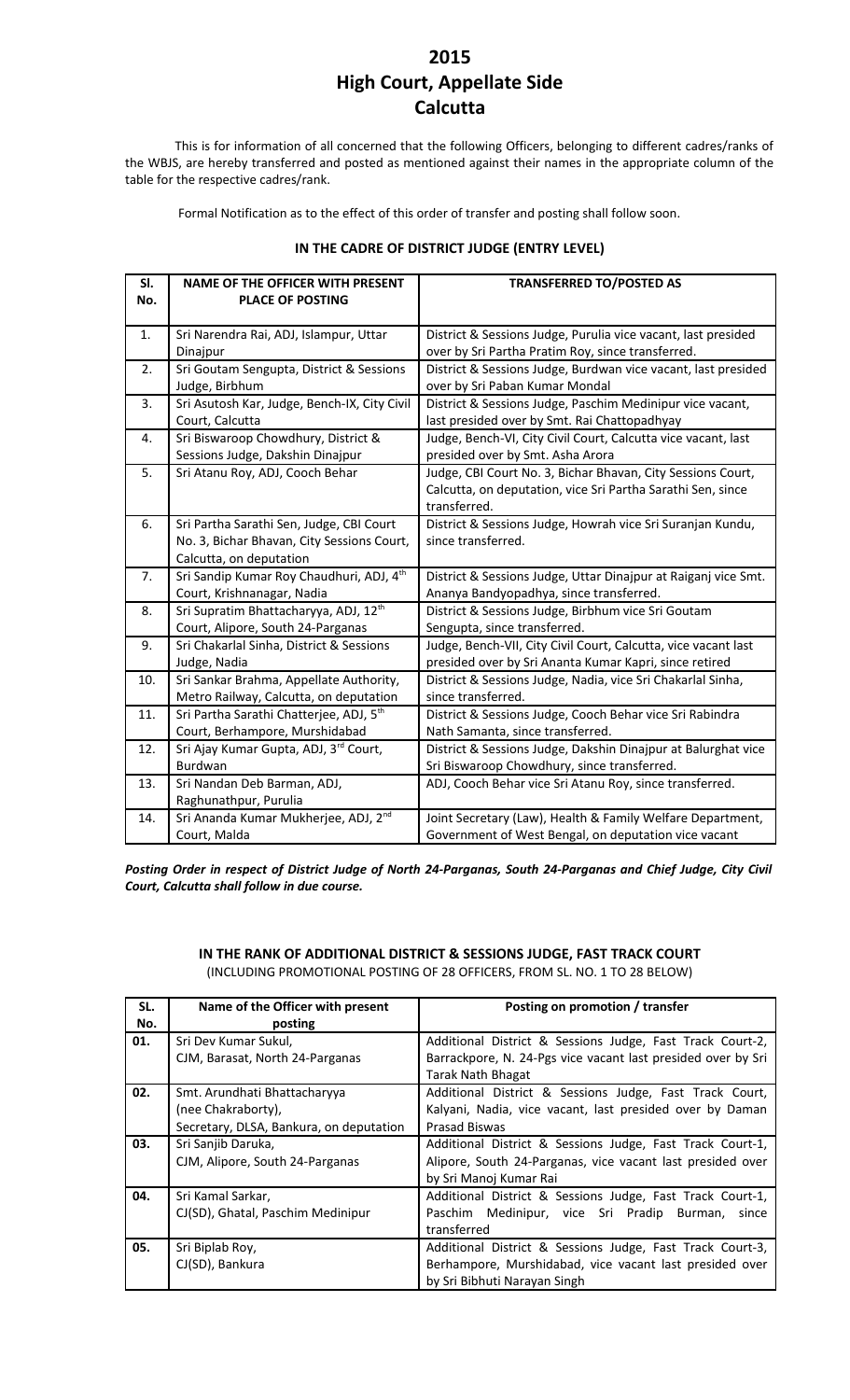| 06. | Sri Haradhan Mukhopadhyay, ACJM,                                                     | Additional District & Sessions Judge, Fast Track Court-3,                                                                |
|-----|--------------------------------------------------------------------------------------|--------------------------------------------------------------------------------------------------------------------------|
|     | Alipore,                                                                             | Alipore, South 24-Parganas, vice vacant last presided over                                                               |
|     | South 24-Parganas                                                                    | by Sri Mukul Kumar Kundu                                                                                                 |
| 07. | Sri Sudipta Bhattacharjee, Secretary,                                                | Additional District & Sessions Judge, Fast Track Court, Kalna,                                                           |
| 08. | DLSA, Burdwan, on deputation<br>Sri Rana Dam,                                        | Burdwan, vice Sri Abani Kanta Laha, since transferred<br>Additional District & Sessions Judge, Fast Track Court-2,       |
|     | CJM, Hooghly                                                                         | Jalpaiguri, vice Smt. Rita Mukherjee (Das), since transferred                                                            |
| 09. | Sri Bishnu Baran Mondal, ACJM,                                                       | Additional District & Sessions Judge, Fast Track Court-2,                                                                |
|     | Ranaghat, Nadia                                                                      | Krishnanagar, Nadia, vice Sri Subhabrata Chowdhury since                                                                 |
|     |                                                                                      | transferred                                                                                                              |
| 10. | Sri Binay Kumar Pathak, ACJM, Kalyani,                                               | Additional District & Sessions Judge, Fast Track Court-1,                                                                |
|     | Nadia                                                                                | Bongaon, North 24-Parganas, vice vacant, last presided over                                                              |
|     |                                                                                      | by Sri Chinmay Chattopadhyay-II                                                                                          |
| 11. | Sri Madan Mohan Mishra. CJ(SD),                                                      | Additional District & Sessions Judge, Fast Track Court-1,                                                                |
|     | Tamluk, Purba Medinipur                                                              | Tamluk, Purba Medinipur vice vacant, last presided over by                                                               |
|     |                                                                                      | Smt. Kaberi Basu                                                                                                         |
| 12. | Sri Ambarish Ghosh,                                                                  | Additional District & Sessions Judge, Fast Track Court, Cooch                                                            |
|     | CJ(SD), Jalpaiguri                                                                   | Behar, vice Rabindra Nath Malik, since transferred                                                                       |
| 13. | Sri Debabrata Kundu,                                                                 | Additional District & Sessions Judge, Fast Track Court-1,                                                                |
|     | Jt. Registrar, O.S., High Court, Calcutta                                            | Barrackpore, North 24-Pgs. vice Sri Debasish Halder, since                                                               |
|     |                                                                                      | transferred.<br>Additional District & Sessions Judge, Fast Track Court-2,                                                |
| 14. | Sri Anjan Kumar Sengupta, Registrar-<br>cum-Deputy Secretary, SLSA, Calcutta, on     | Sealdah, South 24-Parganas vice vacant, last presided over                                                               |
|     | deputation                                                                           | by Smt. Anita Mathur                                                                                                     |
| 15. | Smt. Madhumita Roy-III, CJ(SD), 10 <sup>th</sup>                                     | Additional District & Sessions Judge, Fast Track Court-6,                                                                |
|     | Court, Alipore, South 24-Parganas                                                    | Alipore, South 24-Parganas vice vacant, last presided over                                                               |
|     |                                                                                      | by Sri Prasanta Kumar Sil                                                                                                |
| 16. | Sri Ananda Kumar Tewari, CJ(SD), 7 <sup>th</sup>                                     | Additional District & Sessions Judge, Fast Track Court-4,                                                                |
|     | Court, Alipore, South 24-Parganas                                                    | Barasat, North 24-Pgs. vice vacant, last presided over by                                                                |
|     |                                                                                      | Prabir Kumar Misra                                                                                                       |
| 17. | Sri Srikumar Goswami, ACJM, Asansol,                                                 | Additional District & Sessions Judge, Fast Track Court-2,                                                                |
|     | Burdwan                                                                              | Asansol, Burdwan vice vacant last presided over by Sri                                                                   |
|     |                                                                                      | Mukul Kumar Kundu                                                                                                        |
| 18. | Kazi Abul Hasem, CJ(SD), Tehatta, Nadia                                              | Additional District & Sessions Judge, Fast Track Court,                                                                  |
|     |                                                                                      | Katwa, Burdwan vice vacant last presided over by Sri Paresh<br>Chandra Karmakar                                          |
| 19. | Sri Anjan Kumar Sarkar, ACMM, 1st Court,                                             | Additional District & Sessions Judge, Fast Track Court-8,                                                                |
|     | Calcutta                                                                             | Alipore, South 24-Parganas vice vacant, last presided over                                                               |
|     |                                                                                      | by Sri Pulak Kumar Kundu                                                                                                 |
| 20. | Sri Hiranmoy Sanyal                                                                  | Additional District & Sessions Judge, Fast Track Court-2,                                                                |
|     | ACJM, Tehatta, Nadia                                                                 | Basirhat, North 24-Parganas vice vacant, last presided over                                                              |
|     |                                                                                      | by Smt. Sujata Kharga                                                                                                    |
| 21. | Sri Asis Kumar Mukherjee                                                             | Additional District & Sessions Judge, Fast Track Court-1,                                                                |
|     | Secretary, DLSA, Murshidabad, on                                                     | Berhampore, Murshidabad, vice vacant, last presided over                                                                 |
|     | deputation                                                                           | by Sri Dilip Kumar Das                                                                                                   |
| 22. | Sri Somnath Bhattacharya, CJ(SD), 2 <sup>nd</sup><br>Court, Sadar, Paschim Medinipur | Additional District & Sessions Judge, Fast Track Court-2,<br>Contai, Purba Medinipur, vice vacant, last presided over by |
|     |                                                                                      | Sri Anirban Das                                                                                                          |
| 23. | Sri Pijush Ghosh, CJ(SD), 4 <sup>th</sup> Court,                                     | Additional District & Sessions Judge, Fast Track Court-4,                                                                |
|     | Alipore, South 24-Parganas                                                           | Alipore, South 24-Parganas vice vacant, last presided over                                                               |
|     |                                                                                      | by Sri Narendra Nath Dasgupta                                                                                            |
| 24. | Sri Binay Kumar Prasad, CJ(SD), 1 <sup>st</sup> Court,                               | Additional District & Sessions Judge, Fast Track Court-1,                                                                |
|     | Sadar, Hooghly                                                                       | Purulia, vice vacant, last presided over by Sri Karna Prasad                                                             |
|     |                                                                                      | Barman                                                                                                                   |
| 25. | Sri Baishnab Sarkar,                                                                 | Additional District & Sessions Judge, Fast Track Court-1,                                                                |
|     | ACJM, Raiganj, Uttar Dinajpur                                                        | Raiganj, Uttar Dinajpur, vice vacant, last presided over by                                                              |
|     |                                                                                      | Smt. Sutapa Saha                                                                                                         |
| 26. | Sri Umesh Singh<br>CJ(SD), Raiganj, Uttar Dinajpur                                   | Additional District & Sessions Judge, Fast Track Court, Suri,<br>Birbhum, vice vacant, last presided over by Sri Manas   |
|     |                                                                                      | Ranjan Sanyal                                                                                                            |
| 27. | Sri Tapas Kumar Ray                                                                  | Additional District & Sessions Judge, Fast Track Court-1,                                                                |
|     | ACJM, Jangipur, Murshidabad                                                          | Jangipur, Murshidabad, vice vacant, last presided over by Sri                                                            |
|     |                                                                                      | Sailendra Kumar Singh                                                                                                    |
| 28. | Sri Himadri Shankar Ghosh                                                            | Additional District & Sessions Judge, Fast Track Court-5,                                                                |
|     | Hazra                                                                                | Barasat, North 24-Parganas vice vacant, last presided over                                                               |
|     | CJ(SD), Darjeeling, Sadar                                                            | by Sri Jitendra Gupta                                                                                                    |
| 29. | Sri Pradip Burman                                                                    | Additional District & Sessions Judge, Fast Track Court-3,                                                                |
|     | ADJ, FTC-1, Sadar, Paschim Medinipur                                                 | Malda, vice vacant, last presided over by Sri Somnath                                                                    |
| 30. |                                                                                      | Mukherjee<br>Additional District & Sessions Judge, Fast Track Court-3,                                                   |
|     |                                                                                      |                                                                                                                          |
|     | Sri Subhabrota Chowdhury                                                             |                                                                                                                          |
|     | ADJ, FTC-2, Krishnanagar, Nadia                                                      | Diamond Harbour, South 24-Parganas, vice vacant, last<br>presided over by Sri Nandadulal Kalapahar                       |